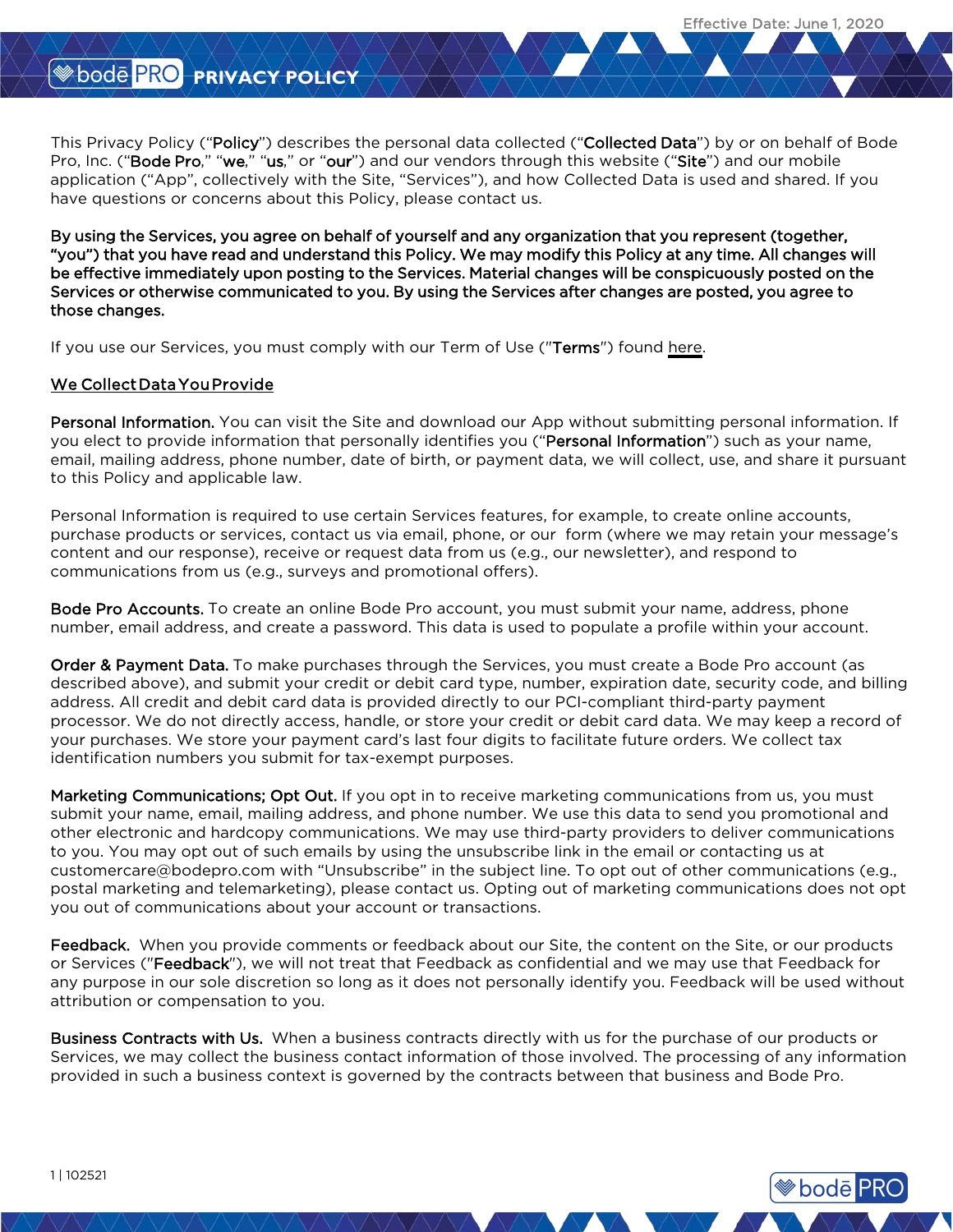**Bode PRO** 

## Data Automatically Collected

IP Addresses, Cookies, & Similar Tracking Technologies. When you use the Services, we and our vendors use technologies such as cookies (i.e., small pieces of data stored on your device's hard drive by your browser), web beacons, pixel tags, and similar technologies to automatically collect internet protocol addresses assigned to the computers and other devices you use, your internet service provider, device data (ID number, make, model, version number, and operating system), geographic location (country, latitude, and longitude where the App is being used), browser type, Site pages visited, websites you access before and after visiting the Site, and data related to how and when you use the Services (e.g., date and time stamps, clickstream data, and data about search terms and websites that direct you to the Site). We may combine this Collected Data with other Collected Data (including Personal Information) and data obtained from third parties.

We use these tracking technologies to:

- make our Site and App function properly;
- provide personalized experiences;
- tailor our interactions with you;
- help with our marketing efforts;
- provide us with valuable data and statistics about the usage and effectiveness of our Site and App; and
- help us improve our Services.

The Site may use session, persistent, and flash cookies (local stored objects) to collect and store data about your preferences and navigation to, from, and on our Site. Session cookies are used to complete transactions and for other purposes such as counting visits to certain webpages. Session cookies are eliminated when you exit your browser. Persistent cookies may be stored on your computer by your browser. When you log in, persistent cookies tell us if you have visited the Site before or if you are a new visitor.

Flash cookies differ from browser cookies regarding the amount and types of data collected and how the data is stored. Cookie management tools provided by your browser will not remove and cannot manage Flash cookies. To learn about managing your Flash cookie settings, visit the Flash player settings pa[ge on Adobe's](http://www.google.com/policies/privacy/partners)  [website here.](http://www.google.com/policies/privacy/partners)

Most browsers automatically accept cookies. You can disable this function, but disabling cookies ma[y impact](https://developers.google.com/analytics/devguides/collection/analyticsjs/cookie-usage)  [your use and enjoyment of the Site.](https://developers.google.com/analytics/devguides/collection/analyticsjs/cookie-usage) 

# Do Not Track Requests. DUE TO THE AUTOMATIC COLLECTION OF DATA USING COOKIES, WE DO NOT HONOR "DO NOT TRACK" REQUESTS.

Google Analytics. We may occasionally enable and implement various analytics tools, such as Google Analytics, which is an analytics tool provided by Google to collect and process Collected Data consisting of certain telematics about your use of the Site. Google sets and reads cookies to collect such Collected Data and your web browser will automatically send such Collected Data to Google. Google uses this data to provide us with reports that we use to improve the Site's structure and content. Similarly, we may occasionally enable and implement various analytics tools that collect and process data about your use of the App.

[We may](http://www.networkadvertising.org/choices) occasionally enable and implement additional add-on services to Google Analytics, such as Demographics and Interest Reporting. Demographics and Interest Reporting uses cookies to collect data about our Site traffic by tracking users across websites and across time to provide us with analytics on our user base.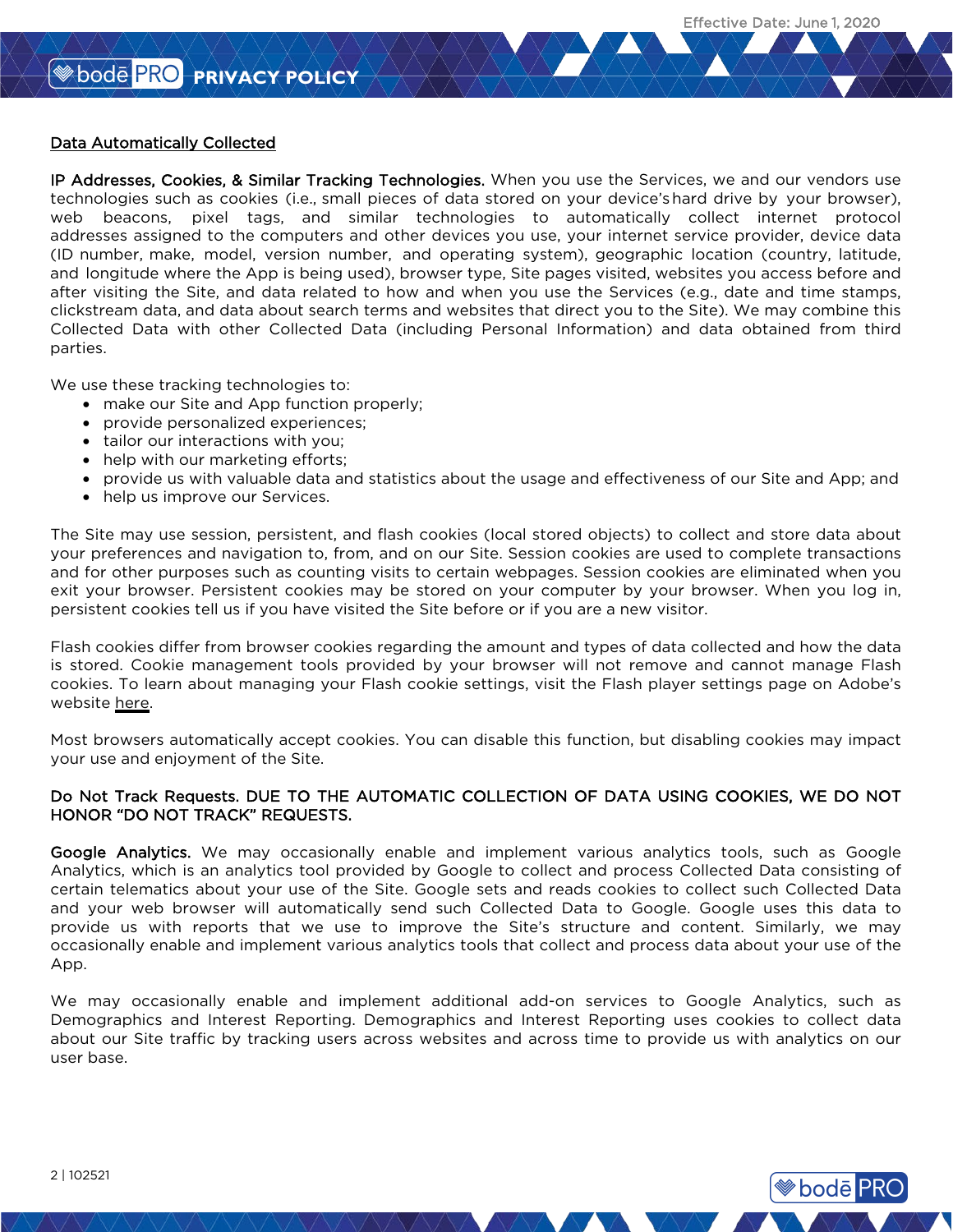**<sup>●</sup>bode PRO** 

To learn more about how Google uses data, visit [Google's Privacy Policy](http://www.google.com/policies/privacy) and Google's page on "How Google [uses data when you use our partners' sites or apps." You may download and install the Google Analytics Opt](http://www.google.com/policies/privacy/partners)out Browser Add-on for each web browser you use. Using the Google Analytics Opt-out Browser Add-on [does not prevent the use of other analytics tools. To learn more about Google Analytics cookies, visit Google](https://developers.google.com/analytics/devguides/collection/analyticsjs/cookie-usage) Analytics Cookie Usage on Websites.

Online Behavioral Advertising. We may occasionally use advertising networks and services provided by thirdparty vendors. These services collect data about your interactions with the Services and websites across the internet and use such data to target personal content and advertisements for goods and services. The data collected may be associated with your Personal Information. The targeted content and advertisements may appear on the Services and on other websites and may be sent to you via email. Advertising networks often gather data about consumers who view advertisements to make inferences about a consumer's interests and preferences, which enables their computers to deliver advertisements directly targeted to the consumer's specific interests. This practice is often referred to as "online behavioral advertising."

We use Google Ads to serve ads across various websites. Google uses cookies and similar tracking technologies to collect data about your visits to the Site and App to generate targeted advertisements to you on other websites that you visit. To opt-out of this type of advertising by Google, to customize your ad preferences, or to limit Google's collection or use of such data, visit [Google's Safety Center](https://www.google.com/safetycenter/tools) and Google's Ad [Settings and follow Google's personalized ad opt-out instructions. Opting out will not affect your use of the](http://www.google.com/settings/ads)  Site or App.To change your preferences with respect to certain online ads and to obtain more information [about third-party ad networks and online behavioral advertising, visit the National Advertising Initiative](http://www.networkadvertising.org/choices)  Consumer opt-out page or the [Digital Advertising Alliance Self-Regulatory Program.](http://www.aboutads.info/) Changing your settings with individual browsers or ad networks will not necessarily carry over to other browsers or ad networks. As a result, depending on the opt-outs you request, you may occasionally still see our ads. Opting-out of targeted advertising does not opt you out of all ads, just those targeted to you.

#### Data from Other Sources

We obtain data about individuals from various third-party companies and public sources and we may combine that data with other personal data. This enhances our existing data about our users (e.g., adding address data), improves our ability to contact you, and enhances our marketing capabilities.

#### How We Use Collected Data

Beyond the uses and sharing described above, Bode Pro and its vendors may use and share Collected Data as described below.

Purpose Collected & Communication with You. We use and share Collected Data for the purpose for which it was collected. For example, if you place an order through the Services, we use Collected Data to communicate with you regarding your order. If you contact us for support or assistance, we may use Collected Data to contact you and assist you with your request. We may use Collected Data to notify you of Services changes (e.g., changes to our Terms of Use or this Policy), and if you opt in, to send you marketing communications.

Advertising and Communications. We may use Collected Data to send you promotions or to perform targeted advertising, to notify you of new services, products or programs, to notify you of new features of our Services, to notify you of changes to our Terms or this Policy, and for other similar communications.

Administration. We use Collected Data for administrative purposes, such as managing your accounts, facilitating transactions, to inform our business strategies, to understand the Service's demographics and user preferences, for evaluating applications, and managing profiles.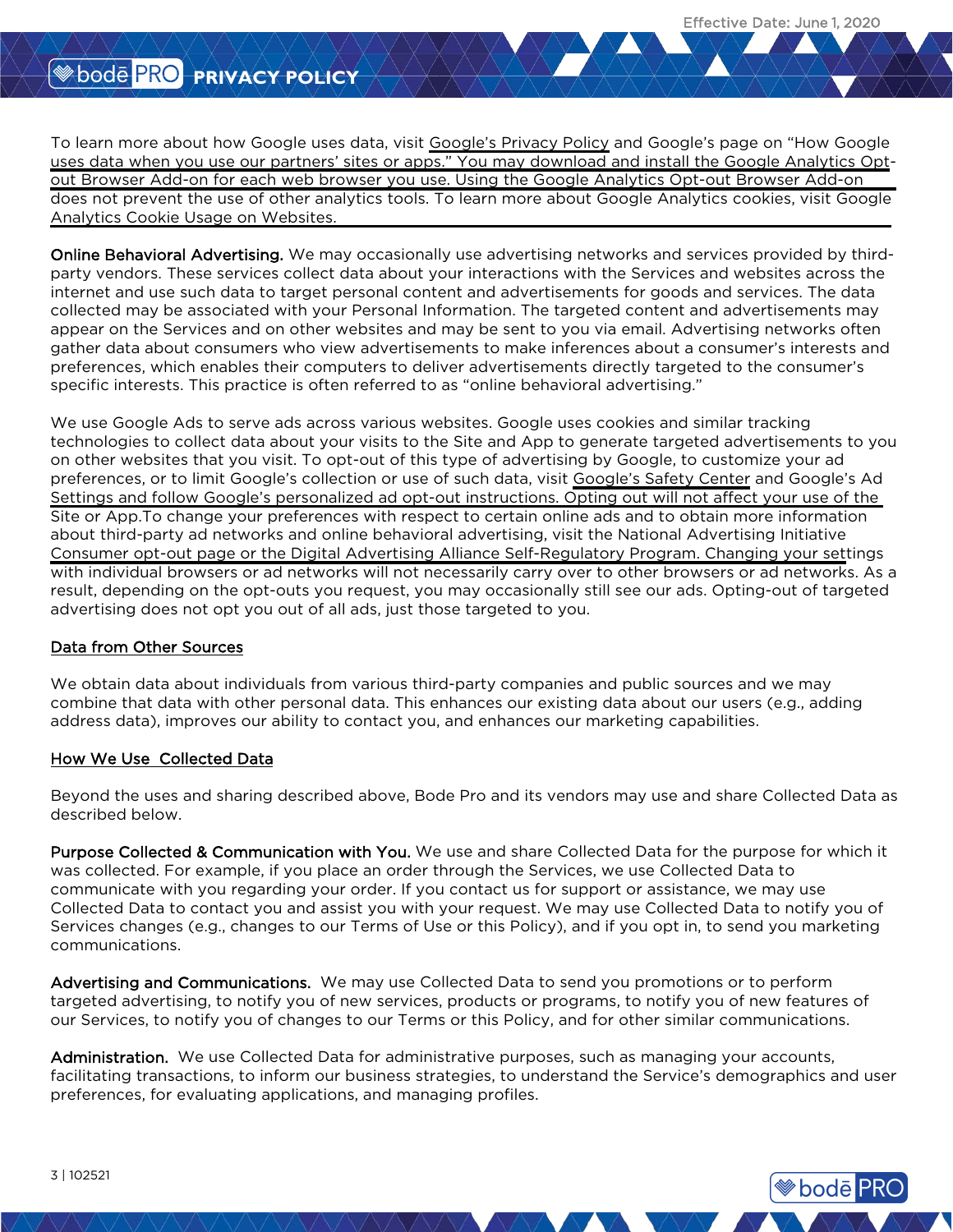**<sup>●</sup>bode</mark> PRO** 

Site Management. We use Collected Data for Services management, such as troubleshooting problems, improving the content and functionality of the Services, statistical and other analyses of the Services, and to customize the Services to you and our users.

Aggregated Data. We may use Collected Data to create anonymous aggregate data. We may use and share such aggregate data with our affiliates, vendors, and other third parties to: (1) analyze, develop, and improve the content, products, and services that we make available, (2) inform business strategies, (3) understand demographics and user preferences, (4) customize promotional emails and users' experience with the Services, and (5) for other lawful purposes.

To Protect Our Rights. We may use Collected Data to protect our legal rights or interests, or those of other parties, including to bring a legal action against you or anyone who may be causing harm to us, our Services, or to other users of the Services. We may also use Collected Data to seek business, financial or legal advice, and to respond to other legal requests.

With Your Consent. With your consent, we may use or share Collected Data in ways not specifically described in this Policy.

## Disclosure of Personal Information

We do not sell, rent or lease Collected Data to any third party. We may share Collected Data with the following parties, in compliance with applicable laws:

Employees and Affiliates. We may share Collected Data with our employees and affiliates who have a need to know the information for our business purposes.

Vendors & Consultants. We may share your Personal Information and other Collected Data with our affiliates, third-party vendors, Bode Pro Influencers (a retail or wholesale customer who has upgraded their account to a business builder by referring new customers to Bode Pro), service providers, suppliers, consultants, agents, and other partners (including Services management and hosting, payment processing, online storefronts, marketing and public relations, and email services) that provide data processing services to us (e.g., to support the delivery of, provide functionality on, or help to enhance the security of the Services or our products and services) or otherwise process Personal Information for purposes described in this Policy or communicated to you when we collect such data. Our vendors are authorized and may use and disclose Collected Data as needed to provide the applicable services to us and as provided by their own privacy policies.

Government Officials / Law Enforcement. We will cooperate with law enforcement and other governmental agencies, and may disclose Collected Data: (i) if we believe in good faith we are legally required to disclose that Collected Data, (ii) if we are advised to disclose Collected Data by our legal counsel, or (iii) when necessary to identify, contact or bring a legal action against someone who may cause or be causing harm to, or interfering with the legal rights of, Bode Pro or any other party.

Professional Advisors. We may share Collected Data with our professional advisors, such as our attorneys, accountants, financial advisors and business advisors, in their capacity as advisors to Bode Pro.

Business Transactions. All Collected Data is exclusively our property. If we undergo a change or contemplated change in control, acquisition, merger, reorganization, or asset sale, all Collected Data may be transferred, sold, shared, or otherwise shared with potential and actual successors, which will be bound by this Policy as it applies to Collected Data.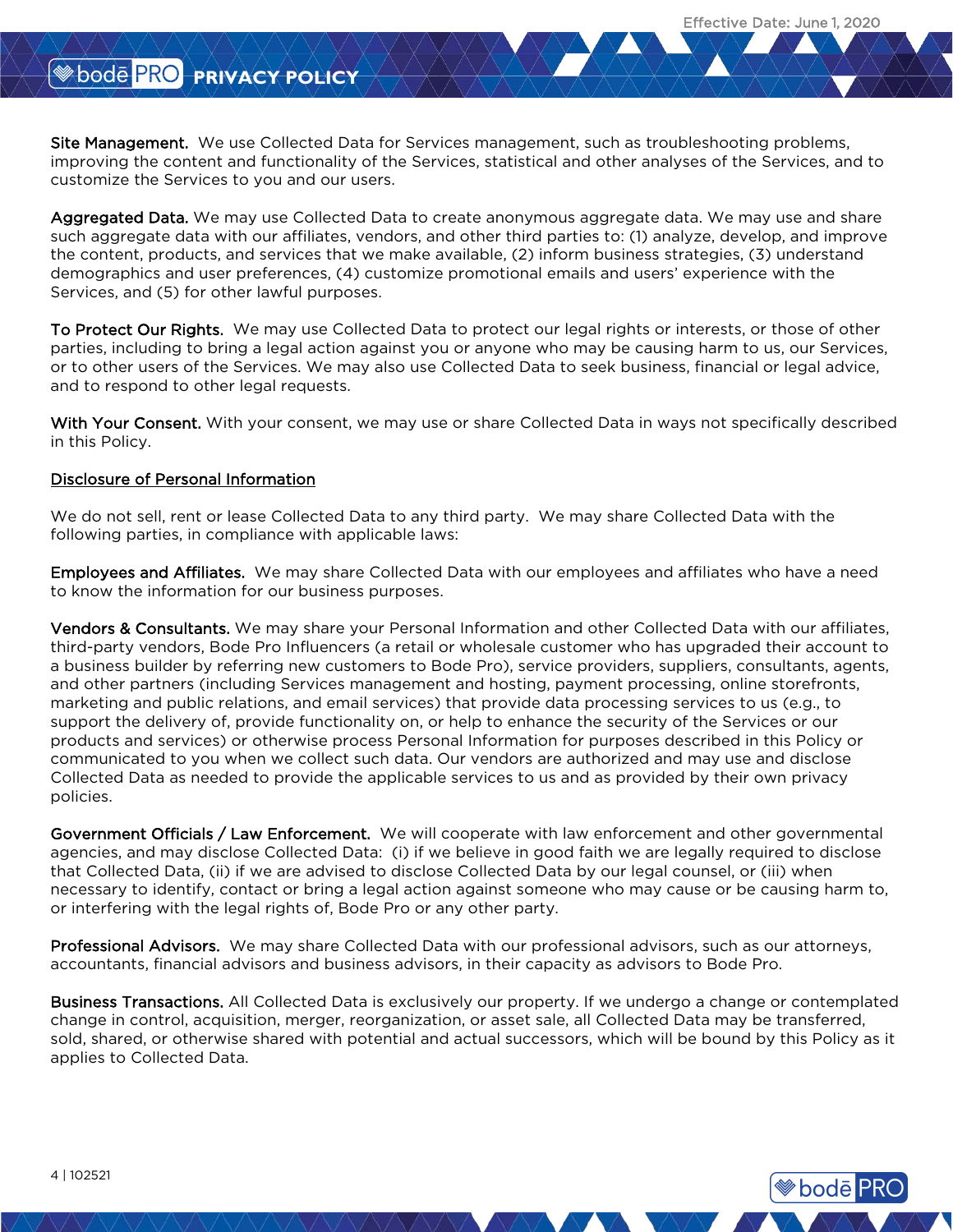**<sup>●</sup>bode</mark> PRO** 

# Retention of Personal Information

We will keep Collected Data for the period necessary to fulfil the purposes described in this Policy, unless a longer retention period is permitted or required by law.

# Data We Do Not Intend to Collect

1. Special Categories of Personal Information. "Special Data" is any data that reveals your racial or ethnic origin, political opinions, religious or philosophical beliefs, or trade union membership, or that involves genetic or biometric data or data concerning health or sexual orientation. We do not intend to collect any Special Data from you. Please do not provide Special Data to us.

2. Children. We are committed to protecting children's privacy. The Services are not directed at children under 18 years of age. We do not knowingly collect, use, or share data from children under 18. If a parent or legal guardian learns their child provided us with Personal Information without his or her consent, please contact us.

## Data Security

We use commercially reasonable technical and organizational measures to help secure all Collected Data against loss, misuse, and alteration. While we cannot guarantee it, we use industry-standard protections to help safeguard against such occurrences. If a breach of our systems occurs, we will notify you of the breach only if and as required under applicable law.

YOU UNDERSTAND THAT NO DATA TRANSMISSION OVER THE INTERNET OR A MOBILE DEVICE CAN BE GUARANTEED TO BE 100% SECURE. WHILE WE STRIVE TO PROTECT YOUR PERSONAL INFORMATION, WE DO NOT GUARANTEE THE SECURITY OF PERSONAL INFORMATION AND YOU PROVIDE PERSONAL INFORMATION AT YOUR OWN RISK.

#### Social Media

We are active on social media, including Facebook, Instagram, and Twitter ("Social Media"). Anything you post on Social Media is public information and will not be treated confidentially. We may post (or re-post) on the Site and our Social Media pages any comments or content that you post on our Social Media pages.

The Site allows you to connect and share data with Social Media platforms. These features may require us to use cookies, plug-ins, and APIs provided by such Social Media platforms to facilitate those communications and features. The Site may use advertising networks and services offered by Social Media platforms to deliver advertising content. Use of these services requires Social Media platforms to implement cookies or pixel tags to deliver ads to you while you access the Site.

Your use of Social Media is governed by the privacy policies and terms of the providers that own and operate those websites and not by this Policy. We encourage you to review those policies and terms.

#### Access from Outside the United States

If you access the Services from outside the United States, please be aware that Collected Data may be transferred to, stored in, and processed in the United States. Certain governmental authorities may not consider the level of protection of Collected Data in the United States to be equivalent to that required by the in other jurisdictions.